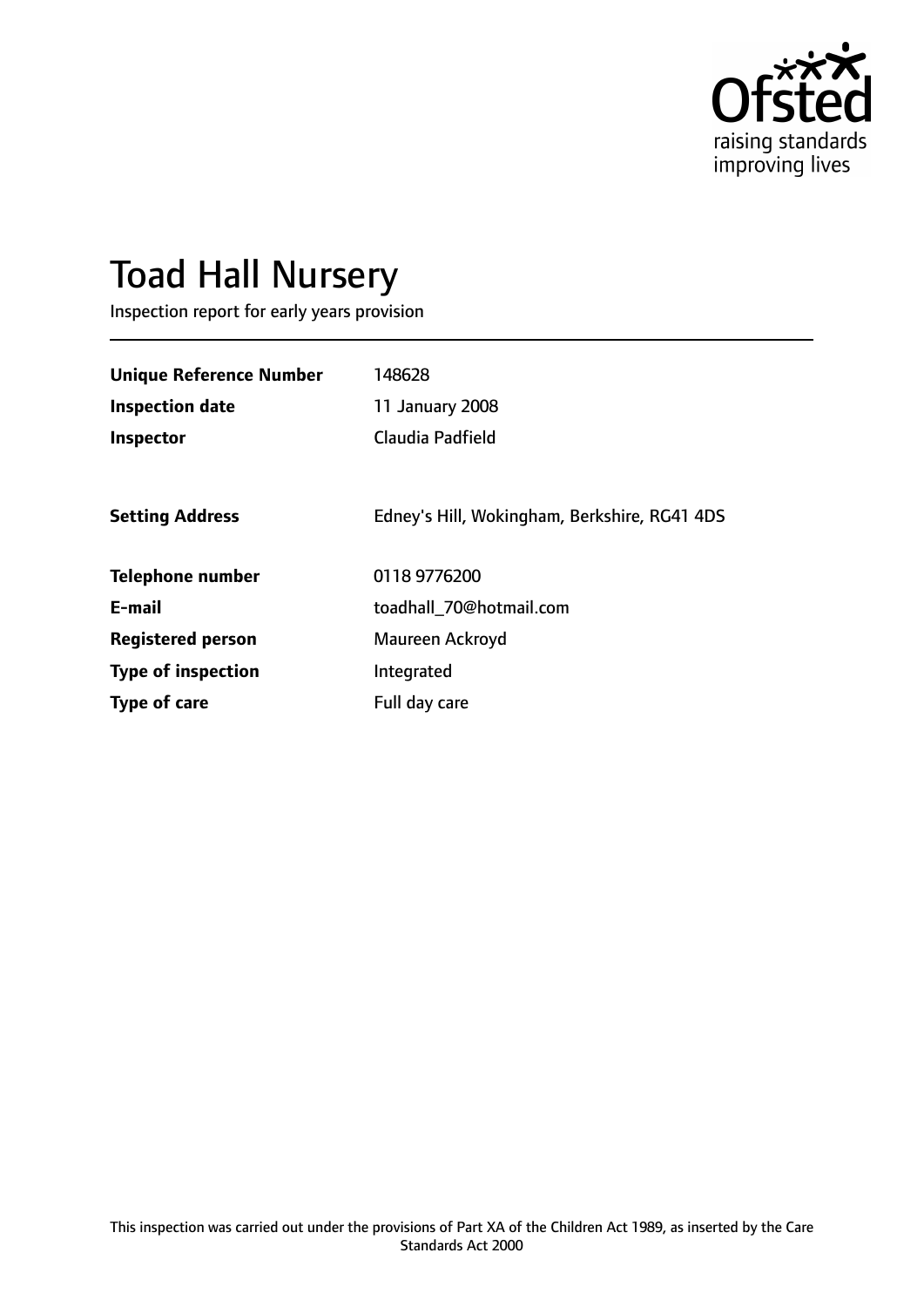#### **ABOUT THIS INSPECTION**

The purpose of this inspection is to assure government, parents and the public of the quality of childcare and, if applicable, of nursery education. The inspection was carried out under Part XA Children Act 1989 as introduced by the Care Standards Act 2000 and, where nursery education is provided, under Schedule 26 of the School Standards and Framework Act 1998.

This report details the main strengths and any areas for improvement identified during the inspection. The judgements included in the report are made in relation to the outcomes for children set out in the Children Act 2004; the National Standards for under 8s day care and childminding; and, where nursery education is provided, the *Curriculum guidance for the foundation stage.*

The report includes information on any complaints about the childcare provision which Ofsted has received since the last inspection or registration or 1 April 2004 whichever is the later.

#### **The key inspection judgements and what they mean**

*Outstanding: this aspect of the provision is of exceptionally high quality Good: this aspect of the provision is strong Satisfactory: this aspect of the provision is sound Inadequate: this aspect of the provision is not good enough*

For more information about early years inspections, please see the booklet *Are you ready for your inspection?* which is available from Ofsted's website: *www.ofsted.gov.uk.*

## **THE QUALITY AND STANDARDS OF THE CARE AND NURSERY EDUCATION**

On the basis of the evidence collected on this inspection:

The quality and standards of the care are good. The registered person meets the National Standards for under 8s day care and childminding.

The quality and standards of the nursery education are good.

#### **WHAT SORT OF SETTING IS IT?**

Toad Hall Nursery is privately owned and opened in January 1995. It operates from two buildings within one site and is located in a rural setting. It serves the local and surrounding areas.

There are currently 134 children on roll. This includes 39 funded three and four year olds. Children attend for a variety of sessions. The setting supports children with special needs and who speak English as an additional language.

The group opens five days a week all year round, with the exception of bank holidays and the Christmas period. The nursery is open from 08:00 until 18:00.

There are currently 30 staff who work with the children. Of these 24 hold relevant early years qualifications and three are working towards a recognised early years qualifications. The setting receives support from teacher/mentor from the Early Years Development and Childcare Partnership.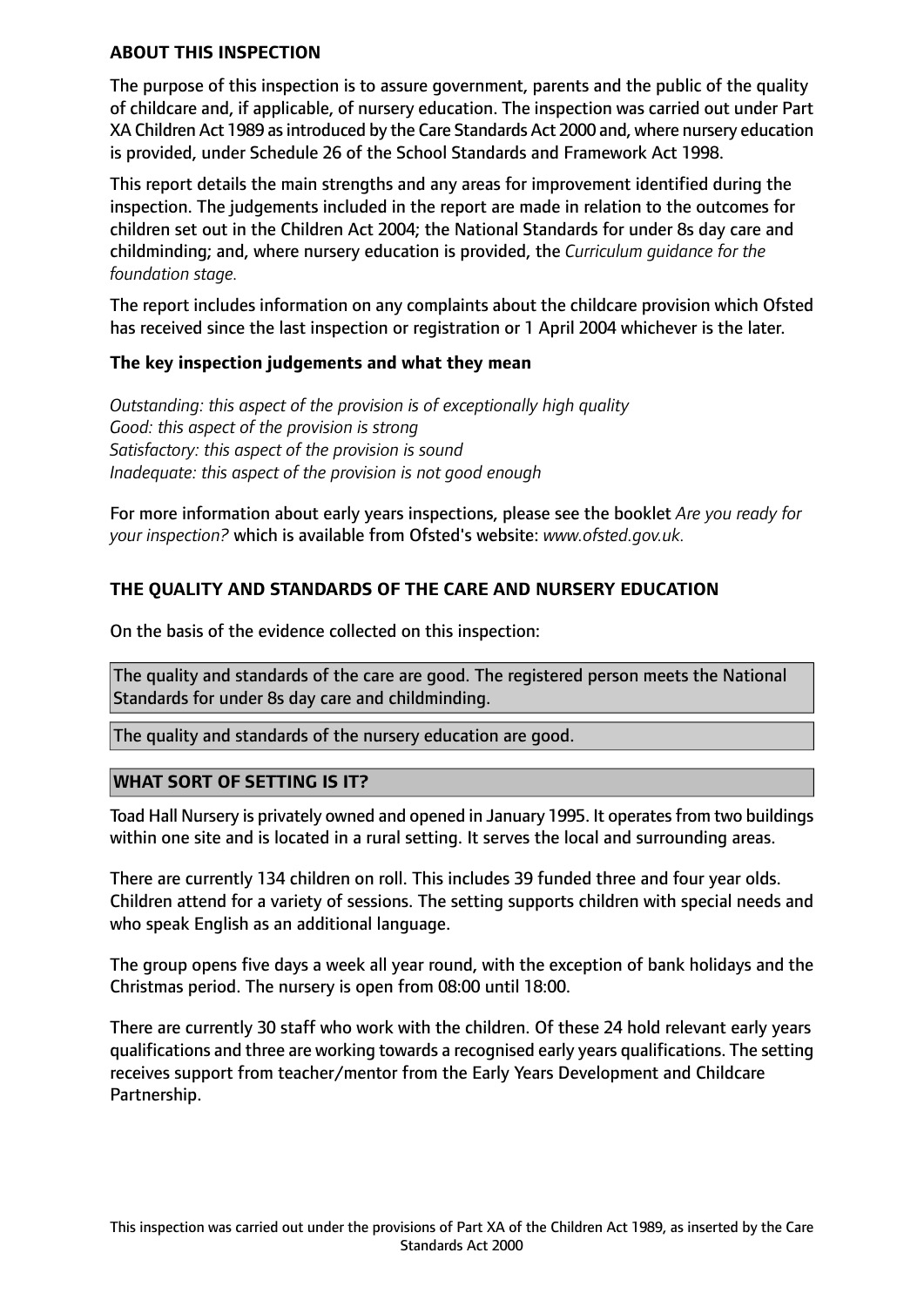## **Helping children to be healthy**

The provision is good.

Children develop a healthy lifestyle through the range of activities available in the well organised indoor and outdoor environment. The outside space is age and stage appropriate, the older children use the garden space in all weathers and staff promote a range of physical exercise that challenges and excites the children's play. The youngest children do not always utilise the outside space on a daily basis, however they ensure that they have a range of physical challenges through out the day.

Children are given a range of healthy meals which they eat in a sociable environment supported by the staff team. Older children are able to help serve their own meals and volunteer to set the table before lunch. Children's individual dietary needs and parental preferences with regard to food are discussed with parents, recorded and adhered to at all times. This ensures that individual children have their personal needs met. However children do not have free access to drinking water throughout the day.

Staff follow effective procedures to ensure the health of children when administering first aid treatment or medication. All of the required documentation is in place and parents are requested to countersign completed paperwork when they collect their child. Effective procedures are followed by staff when changing nappies and before preparing food and this enhances the health of children. However children are not always required to wash hands before snack time which could compromise cross infection.

# **Protecting children from harm or neglect and helping them stay safe**

The provision is good.

Children are cared for in a welcoming, well organised environment. They have safe and independent access to a range of good quality age-appropriate toys, furniture and resources. These are clean, maintained and are regularly checked for safety. As a result, children are able to move around safely, freely and independently and this encourages them to initiate their own play and learning. Children are well supervised by the staff team who attend regular training and review and minimise risks to children through regular checks and reviews. Risk assessments are undertaken and staff ensure that all safety equipment is in place prior to the children arriving. Arrangements for security are good and ensure that children cannot leave the premises unsupervised and there can be no unauthorised access to children.

The staff are aware of the signs and symptoms of possible abuse and have a good understanding of their responsibility towards safeguarding children. They are aware of the procedures to follow should they have any concerns about a child and there are clear systems in place to record any existing injuries demonstrating that the welfare of the child remains a priority.

# **Helping children achieve well and enjoy what they do**

The provision is good.

Children arrive at the setting happy and content to leave their main carer. Staff are aware of individual children's needs and are on hand to offersupport and assistance to those who require help, for example, they take children by the hand and ask them if they would like to wave to the parent at the window. Children in preschool room self register by selecting their name cards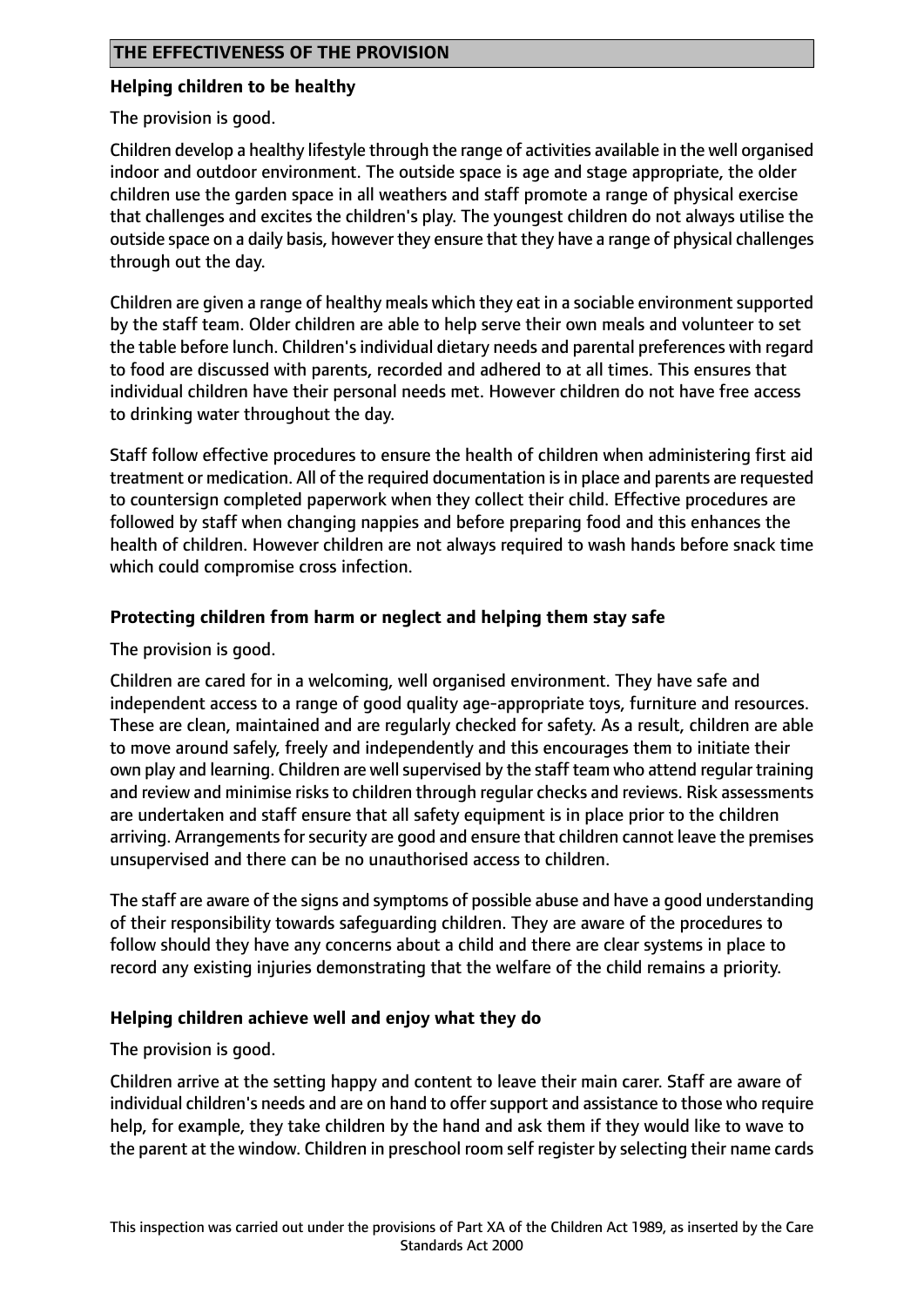from the table. Many children confidently find their own names, whilst others are encouraged by staff and parents, as they ask them what letter their name begins with. Good relationships are evident and children enjoy themselves and have fun in the setting. Children under three move with ease up through the nursery as staff plan good transitions with visits to familiarise the children with new staff and routines. Visual timetables are used to effect in the older rooms and children eagerly anticipate what happens next. However up to date planning is not consistently displayed within the younger age range and opportunities to share with the parents are missed.

## The Nursery Education

The quality of teaching and learning is good. Children are progressing well, supported by staff who have a good understanding of the Foundation Stage and use the stepping stones effectively to plan activities for the children. However effective differentiation of group activities is required to ensure suitable challenges and successis achievable for all children. Staff observe the children at regular intervals and complete a detailed observation every three months to track their all round progress. The observations assess children's achievements and update children's records. This helps to identify children's stage of learning and allows staff to plan the next steps.

Children are confident and speak to the adults about their interests and important events in their life. Children use books for pleasure; they hold them correctly and sit chatting together about what they see in the pictures. The older children engage the younger and less able explaining the plot of the story and showing the pictures. The older children mimic the actions of the staff and question the younger child to make sure she is listening. They demonstrate good levels of concentration and an ability to work with other children during free play, taking turns and listening to each other with interest. Children have opportunities to express themselves freely through activities such as music and movement, painting and drawing. They use a range of tools with increasing skill; cutting and smoothing the glue and paper during free craft activities. Children sing in small and large groups with enjoyment and know a range of actions to compliment the song of choice. This increases their self esteem and confidence as they are able to choose the songs they sing.

# **Helping children make a positive contribution**

# The provision is good.

Children enjoy positive relationships with the staff and with each other. All children are valued and respected as individuals and their confidence and self-esteem is developed well by staff with use of praise and encouragement on arrival and during their play throughout the day. Children are busy, occupied and keen and interested to learn. Staff ensure that the resources positively represent the children who attend as well as the wider community.

The setting's policies promote inclusion for all children and the premises are suitable for all to access. Children's individual needs are catered to by a trained and interested staff team. Children's behaviour is good in response to the staff's positive and consistent approach to behaviour management. Consistent boundaries are set and staff support younger children in sharing and turn taking and encourage older children to take responsibility for their own behaviour. For example a child is supported in clearing up when she spills something and responds to the support by successfully tidying up herself. This positive approach fosters children's spiritual, moral, social and cultural development.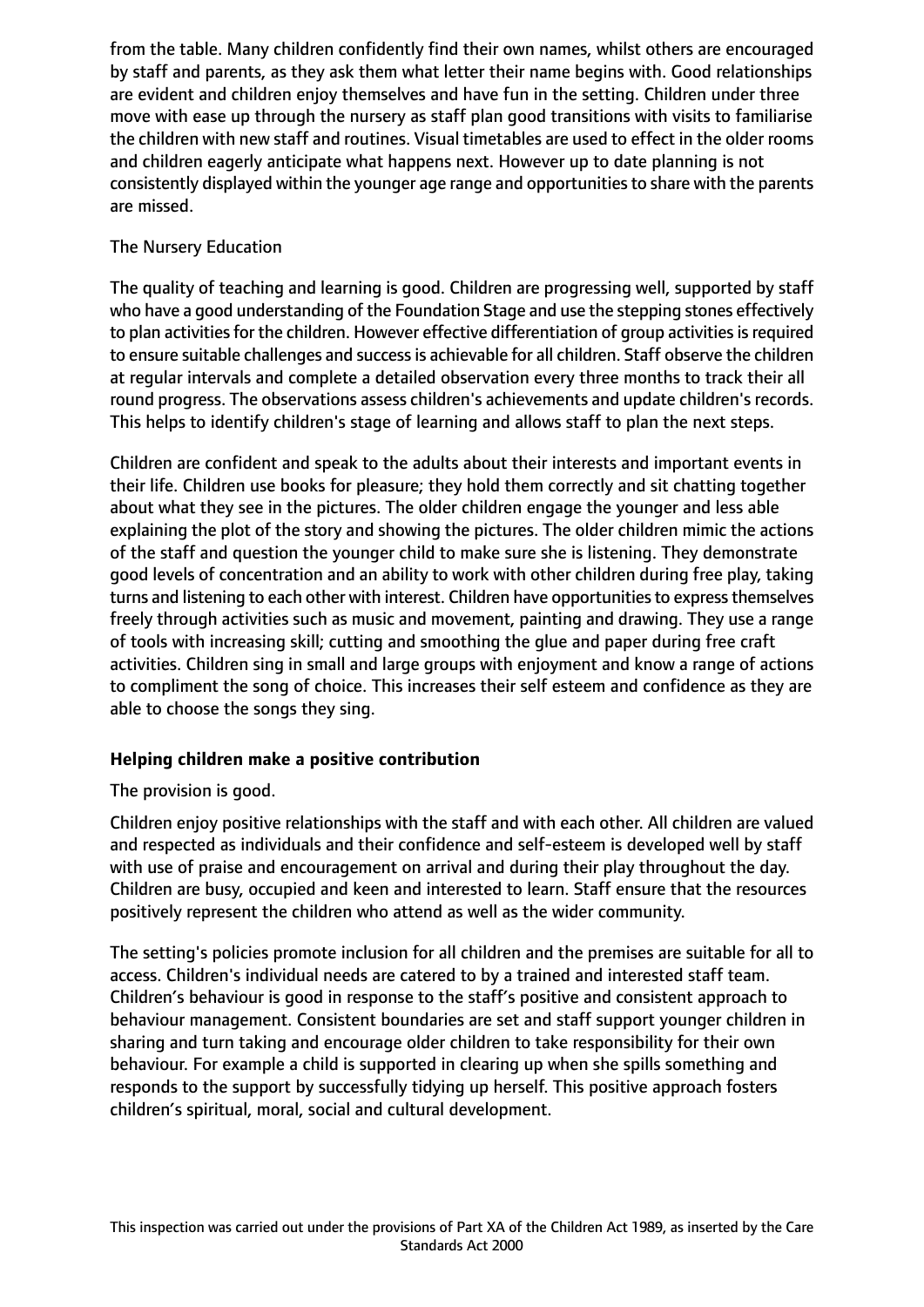All children benefit from the positive partnership staff have developed with parents. Children settle well because the staff work closely with parents to ensure their child's needs are met. For example, appropriate consents are requested and detailed information obtained prior to the children starting at the setting. This consistency is further enhanced by daily verbal feedback. Parents are made aware of how the setting operates through parent information packs. The fostering of a key worker system will develop this further. The partnership with parents of children who receive nursery education is good. They receive information on the educational programme provided for their children and children benefit from a two way sharing of information between parents and staff to enhance their learning. This helps children progress and enables them to make a positive contribution.

## **Organisation**

The organisation is good.

There are effective recruitment procedures to ensure children are cared for by staff who are appropriately vetted and there is a good level of qualified staff who work with the children. The required records and documentation are in place, available for inspection and shared with parents. The nursery have a good training programme in place for staff who attend a variety of courses. This helps the staff to broaden children's experiences and contributes to the quality of care provided. Induction, training and policies and procedures work well in practice to keep children healthy and safeguard their welfare. Guidance is given by the senior staff to ensure that the educational programme is delivered effectively and regular monitoring takes place to ensure that all children progress well.

The leadership and management of the setting is good. Senior staff use their recent training to develop and enhance the learning programme for the pre school children. Parents are able to access the children's records and staff verbally update the parents on a regular basis. The staff work effectively as a team to deliver good outcomes for children and support them in making progress in their learning. They are proactive in identifying their own areas for development and are aware of their strengths and areas for improvement. Overall, the needs of the range of children who attend are met.

### **Improvements since the last inspection**

At the last inspection the setting were required to ensure all documentation regarding the administration of medication is countersigned. This is now in place and ensures all parties are fully informed and documentation is up to date. They were also required to extend the detail of information they keep regarding the fire drills and thisis now in place to protect the children.

### **Complaints since the last inspection**

Since the last inspection there have been no complaints made to Ofsted that required the provider or Ofsted to take any action in order to meet the National Standards.

The provider is required to keep a record of complaints made by parents, which they can see on request. The complaints record may contain complaints other than those made to Ofsted.